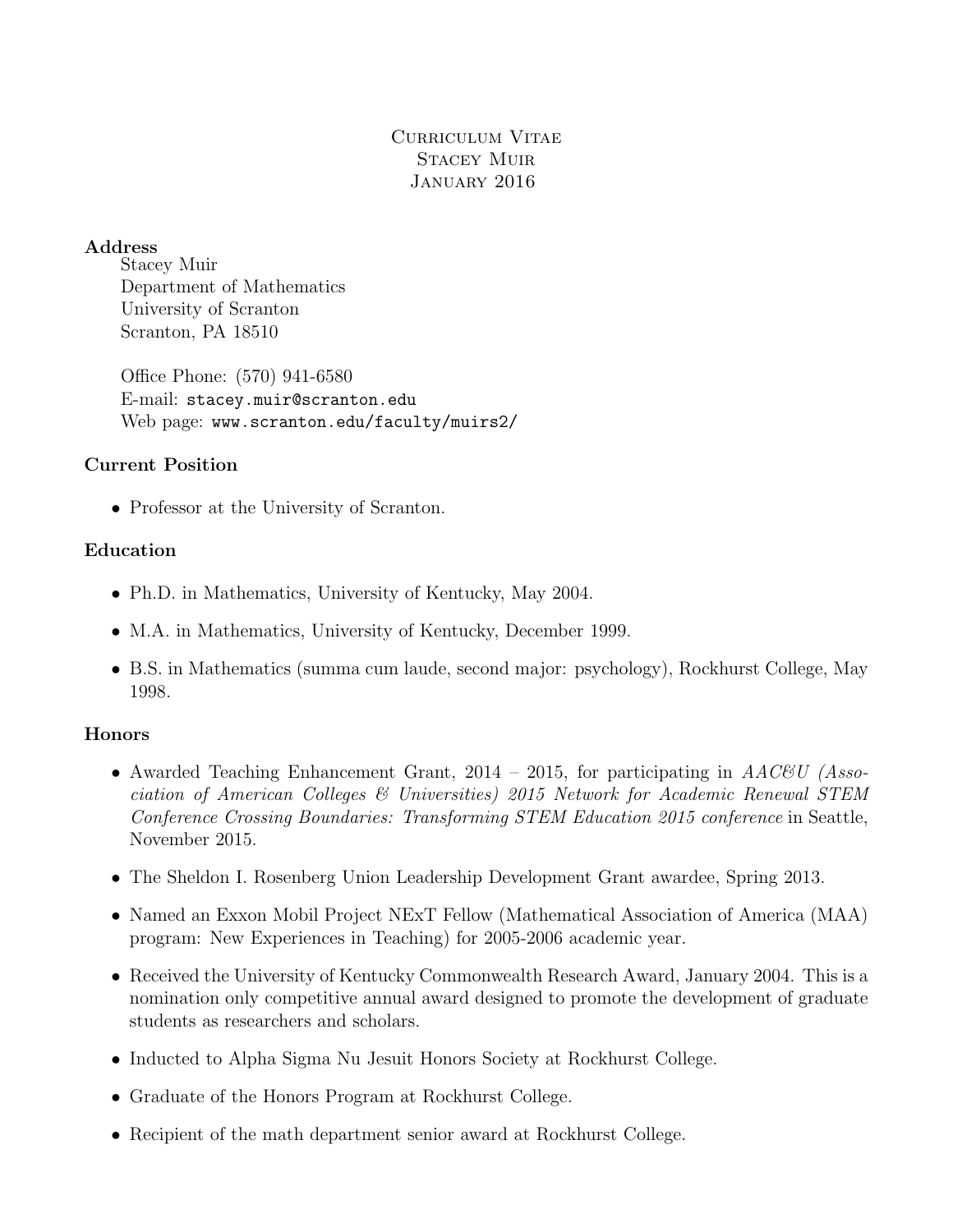#### Research

- Interests: Geometric function theory of one complex variable.
- Thesis: Harmonic Mappings and Solutions of a Differential Equation Related to the de la Vallée Poussin Means
- Publications (all refereed journal articles containing original mathematics research, authors alphabetical is the norm for math research):
	- S. Muir, Convex Combinations of Planar Harmonic Mappings Realized through Convolutions with Half-Strip Mappings. Bull. Malays. Math. Sci. Soc. (2016 – online first), 24 pp.
	- M. Dorff and S. Muir, A family of minimal surfaces and univalent planar harmonic mappings. *Abstract and Applied Analysis* (2014), Article ID 476061, 8 pages.
	- S. Muir, Harmonic mappings convex in one or every direction. Comput. Methods Funct. *Theory* **12** (2012), No. 1, pp. 221 – 239.
	- S. Muir, Weak subordination for convex univalent harmonic functions. J. Math. Anal. Appl. 348 (2008), No. 2, pp.  $862 - 871$ .
	- $-$  S. Muir, Subordinate solutions of a differential equation, *Comput. Methods Funct. Theory* 7 (2007), No. 1, pp.  $1 - 11$ .
- Professional Presentations:
	- Convex Combinations of Planar Harmonic Mappings Realized through Convolutions with Half-Strip Mappings, at the national AMS/MAA JMM, Seattle (January 2016).
	- Connecting Minimal Surfaces and Planar Harmonic Mappings, Office of Research and Sponsored Programs Seminar Series, University of Scranton (February 2013).
	- A Family of Minimal Surface Constructed by Lifting Univalent Planar Harmonic Mappings, at the national AMS/MAA JMM, San Diego (January 2013).
	- Convolutions of Complex-valued Harmonic Mappings, at the national AMS/MAA JMM, Boston (January 2012).
	- Construction of Complex-valued Harmonic Mappings Convex in One or Every Direction, at the national AMS/MAA JMM, New Orleans (January 2011).
	- Weak Subordination for Convex Univalent Harmonic Functions, at the AMS/MAA JMM, Washington, D.C. (January 2009).
	- $-$  Subordination Results from a Differential Equation Related to the de la Vallée Poussin Means, at the national AMS/MAA JMM, San Antonio (January 2006).
	- Subordinate Solutions of a Differential Equation at the national AMS/MAA JMM, Atlanta (January 2005).
	- Geometric and Subordination Properties of Solutions of a Differential Equation, in a modern function theory special session at the national AMS/MAA JMM, Phoenix (January 2004).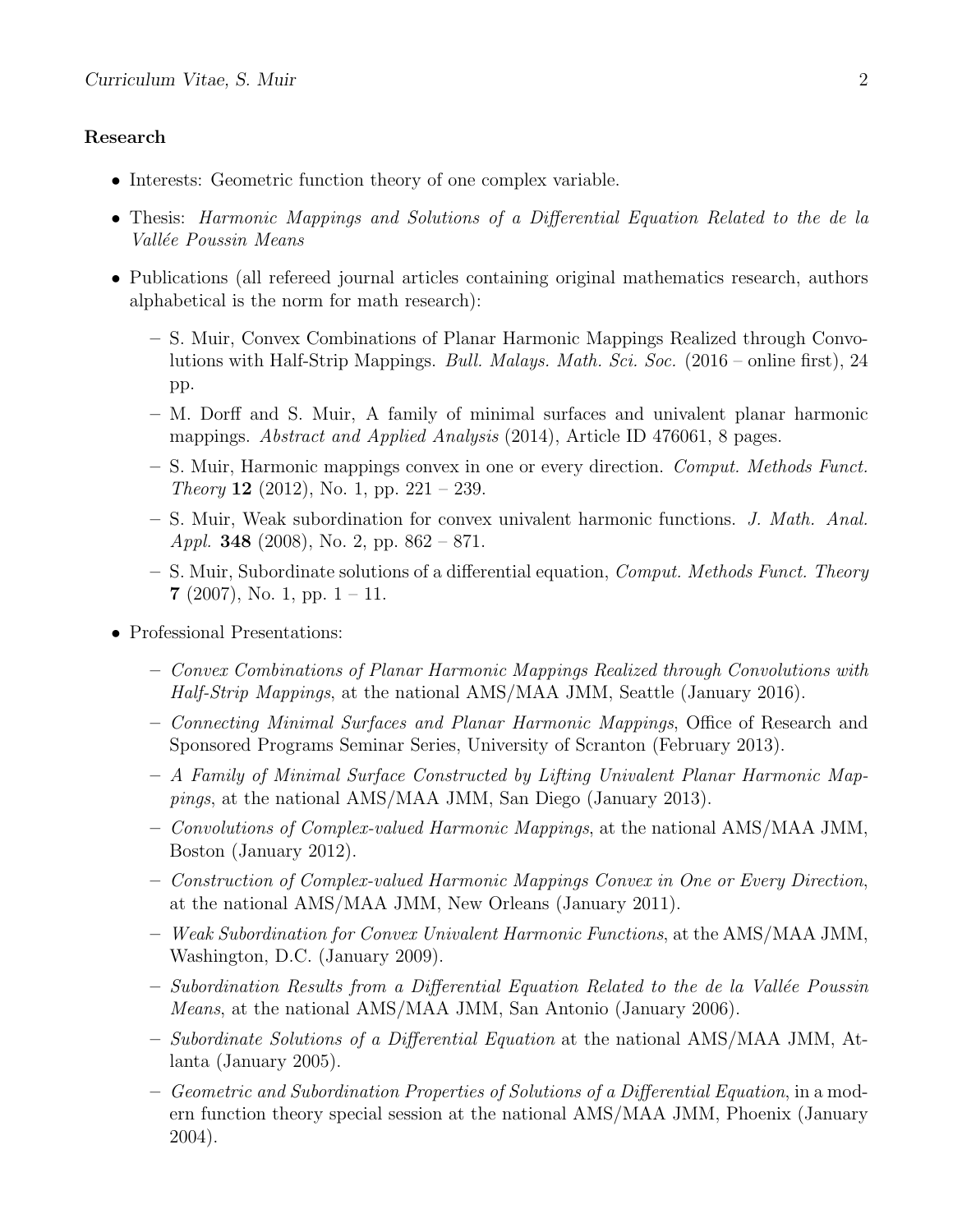- $-$  Harmonic de la Vallée Poussin means, at the national AMS/MAA JMM, Baltimore (January 2003).
- Gave a talk on an extension of convolution properties to harmonic functions on the punctured disk at the national AMS/MAA JMM to participants of the Summer Program for Women in Mathematics in San Diego (January 2002).
- Invited panelist on summer research opportunities for undergraduate mathematics majors at the MAA Kentucky sectional meetings in Richmond (March 2000).

## Professional Development

- Joint Mathematics Meeting Mini-course: Developing Departmental Self-Studies (January 2015)
- Plato reading Clavius seminar participant (2014/15 AY)
- Participant (as Rosenberg grant awardee) in AAUP Summer Institute, University of Washington (July 2013).
- Participant in the NSF ADVANCE grant ASAP Advancing the Careers of Women in STEM (Science, Technology, Engineering, and Mathematics) at PUIs (Predominantly Undergraduate Institutions) through Professional Networks (Spring 2012 – Fall 2016).
	- Participate in monthly web conferences with three other mid-career female mathematicians from other universities.
	- Participated in the following meetings/conferences as part of the NSF ADVANCE ASAP grant:
		- ∗ ADVANCE ASAP Seattle, Meeting in conjunction with AAC&U Network for Academic Renewal STEM Conference, Crossing Boundaries: Transforming STEM Education (November 2015).
		- ∗ ASAP Alliance meeting, San Antonio, preceding AMS/MAA JMM (January 2015). (Responsible for budgeting)
		- ∗ ADVANCE ASAP Washington, D.C. Meeting in conjunction with CUR (Center for Undergraduate Research) (February 2014).
		- ∗ ADVANCE ASAP Kansas City Meeting in conjunction with AAC&U/PKAL Next Generation STEM Learning: Investigate, Innovate, Inspire Network for Academic Renewal Conference (November 2012).
- Visiting Scholar, Brigham Young University, Provo, UT (Spring 2011).
- Participated in the Planning, Assessment and Institutional Research Office's Course-Imbedded Assessment Workshop (December 2006).
- Participated in the Project NExT three day workshop, Knoxville (August 2006). Courses taken:
	- Teaching Geometry: An Active Learning Approach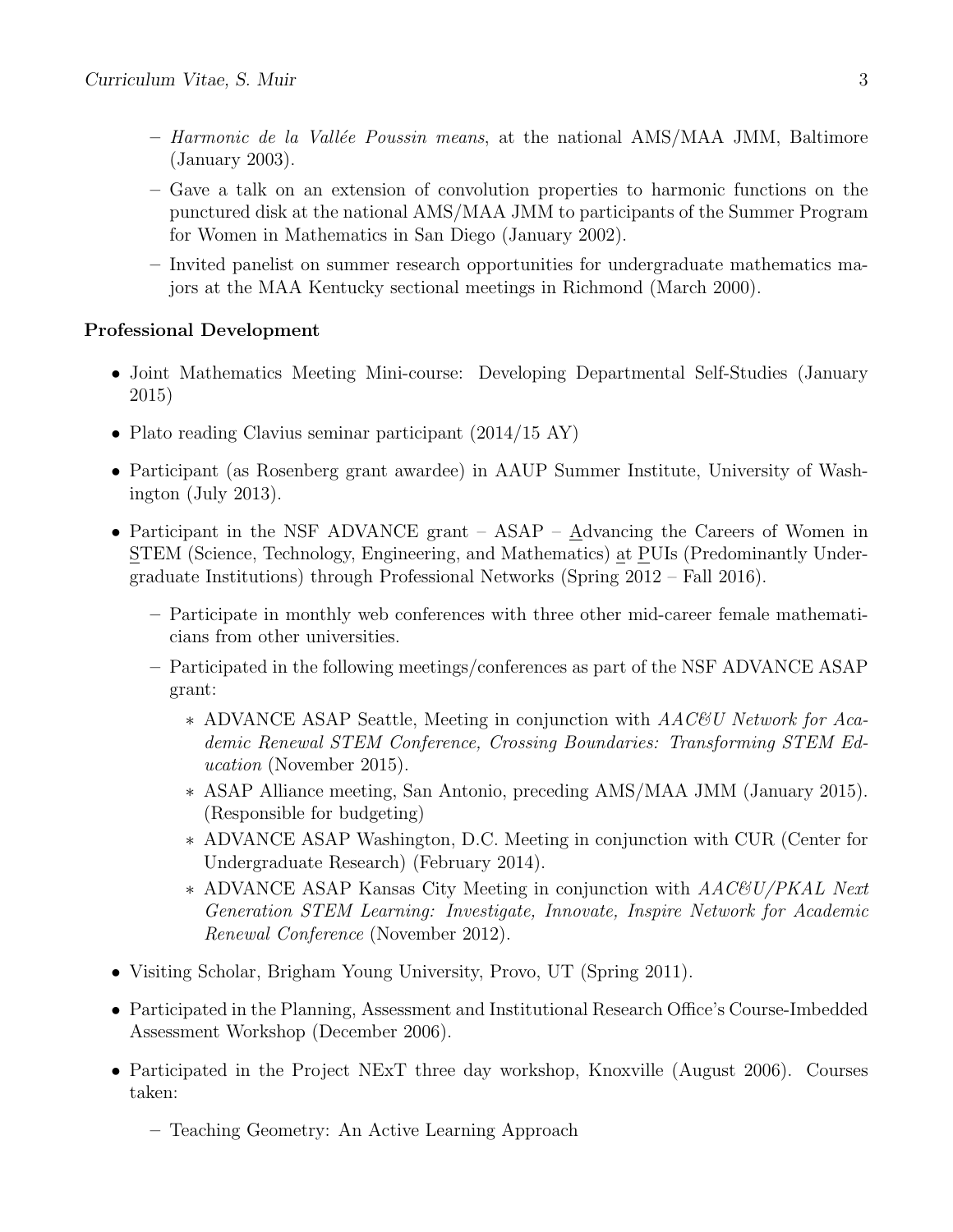- Getting Tenure without Going Insane: Advice from those that have Gone Before
- Time and Stress Management: Balancing Research, Teaching, and Service in Creative Ways.
- Participated in the Project NExT three day workshop, Albuquerque, NM (August 2005). Courses taken:
	- Promoting Diversity in Mathematics
	- Teaching Students to Prove
	- Inquiry Based Learning for your Students
	- Advising in an Undergraduate Setting
	- Getting your Research off to a Good Start/Applying for Research and Education Grants
- Attend Office of Research Services Seminar Series.
- Participated in the year long Office of Research Services First Year Faculty Program (August 2004 - May 2005).
- Participated in a workshop on developing and implementing a web-based homework system as part of a Communicating Mathematics NSF grant at the University of Kentucky (December 2003).
- Participated in a training workshop at the University of Texas for their Emerging Scholars Program in Mathematics (August 1999).
- Participated in a cross-disciplinary college teaching seminar offered by the Learning Services Center at the University of Kentucky for first time teaching assistants (Fall 1998).

#### Fellowships

• Supplementary academic fellowship at the University of Kentucky during academic year 1998 – 1999.

#### Employment History

- August 2016 present: Professor, University of Scranton
	- Spring 2017: MATH 384, Linear Optimization; MATH 221 Calculus II
	- Fall 2016: MATH 351, Linear Algebra; MATH 222, Calculus III; MATH 114, Calculus I
- August 2010 August 2016: Associate Professor, University of Scranton
	- Spring 2016: MATH 341, Differential Equations; MATH 221, Calculus II
	- Fall 2015: MATH 351, Linear Algebra; MATH 222, Calculus III
	- Spring 2015: MATH 447, Real Analysis II; MATH 341, Differential Equations; MATH 388H Mathematical Modelling of Biological Systems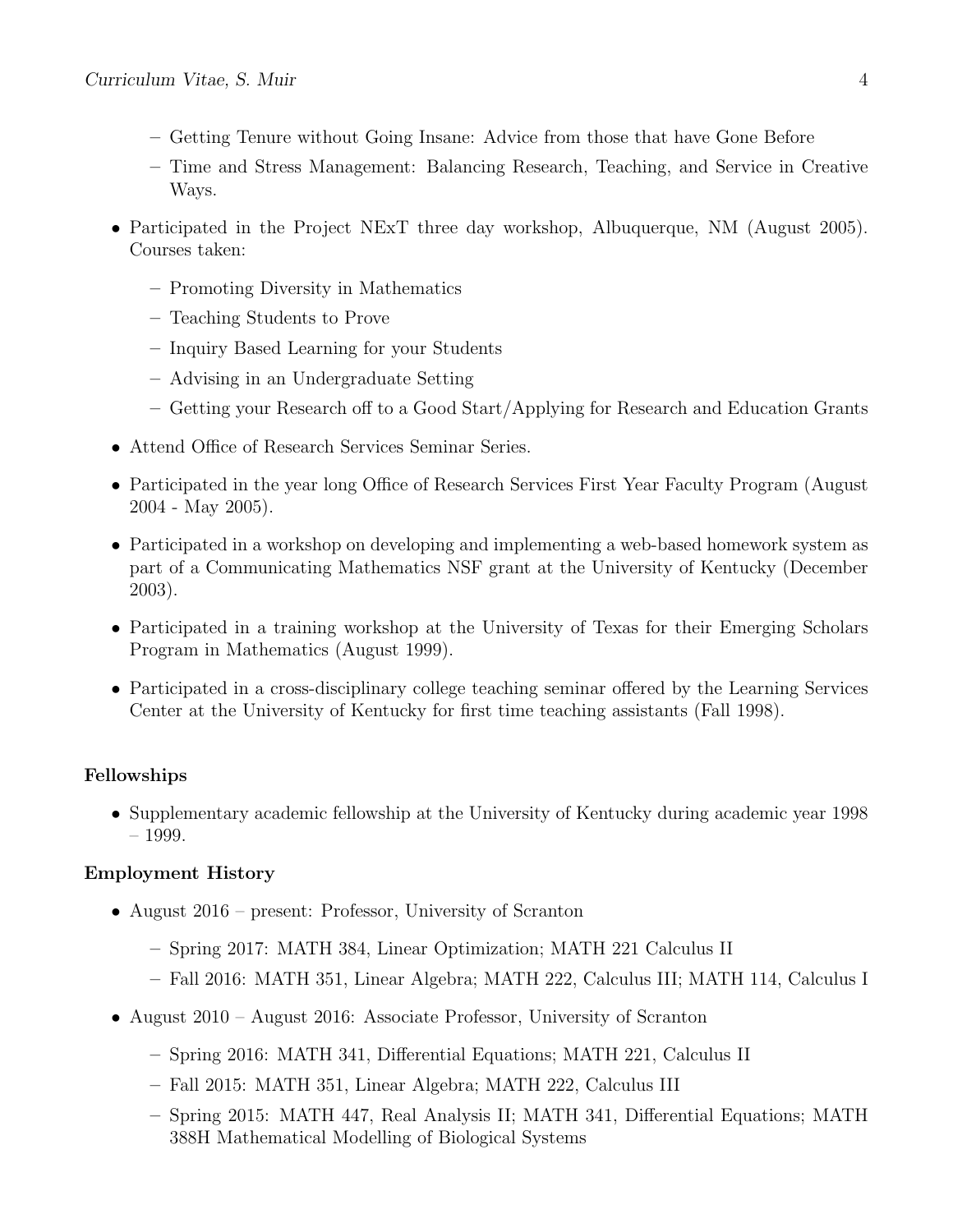- Fall 2014: MATH 446, Real Analysis I; MATH 114, Calculus I (2 sections)
- Spring 2014: MATH 341, Differential Equations; MATH 106, Quantitative Methods I
- Fall 2013: MATH 446, Real Analysis I; MATH 114, Calculus I (2 sections)
- Spring 2013: MATH 361, Numerical Analysis; MATH 341, Differential Equations;
- Fall 2012: MATH 351, Linear Algebra; MATH 114, Calculus I (2 sections)
- Spring 2012: MATH 461, Complex Variables; MATH 107, Quantitative Methods II (2 sections)
- Fall 2011: MATH 351, Linear Algebra; MATH 106, Quantitative Methods I (2 sections)
- Fall 2010 Spring 2011: Sabbatical
- August 2004 August 2010: Assistant Professor, University of Scranton
	- Spring 2010: MATH 461: Complex Variables; MATH 107: Quantitative Methods II (2 sections)
	- Fall 2009: MATH 382, Differential Equations II (independent study), MATH 351, Linear Algebra; MATH 106, Quantitative Methods I (2 sections)
	- Spring 2009: MATH 489H, Elementary Geometric Function Theory (This was work for a Senior Honors Thesis), MATH 341, Differential Equations; MATH 106, Quantitative Methods I.
	- Fall 2008: Math 488H, Elementary Geometric Function Theory (This was for work on a Senior Honors Thesis); MATH 351, Linear Algebra; MATH 103, Pre-Calculus, 2 sections.
	- Spring 2008: MATH 341, Differential Equations; MATH 106, Quantitative Methods I.
	- Fall 2007: MATH 351, Linear Algebra; MATH 221, Calculus II; MATH 114, Calculus I.
	- Spring 2007: MATH 447, Real Analysis II (reader); MATH 341, Differential Equations; MATH 105, Fundamentals of Geometric Mathematics.
	- Fall 2006: MATH 446, Real Analysis I; MATH 222, Analysis III; MATH 114, Analysis I.
	- Spring 2006: MATH 447, Real Analysis II; MATH 105, Fundamentals of Geometric Mathematics, 2 sections.
	- Fall 2005: MATH 446, Real Analysis I; MATH 204, Special Topics in Statistics; MATH 106, Quantitative Methods I.
	- Spring 2005: MATH 108, Quantitative Methods III, 2 sections; MATH 107, Quantitative Methods II
	- Fall 2004: MATH 204, Special Topics in Statistics, 2 sections; MATH 108, Quantitative Methods III
- August 1998 May 2004: Teaching Assistant, University of Kentucky Department of Mathematics.

#### University and Community Service activities:

The following activities are categorized roughly by contributions to the department, the University, and the community.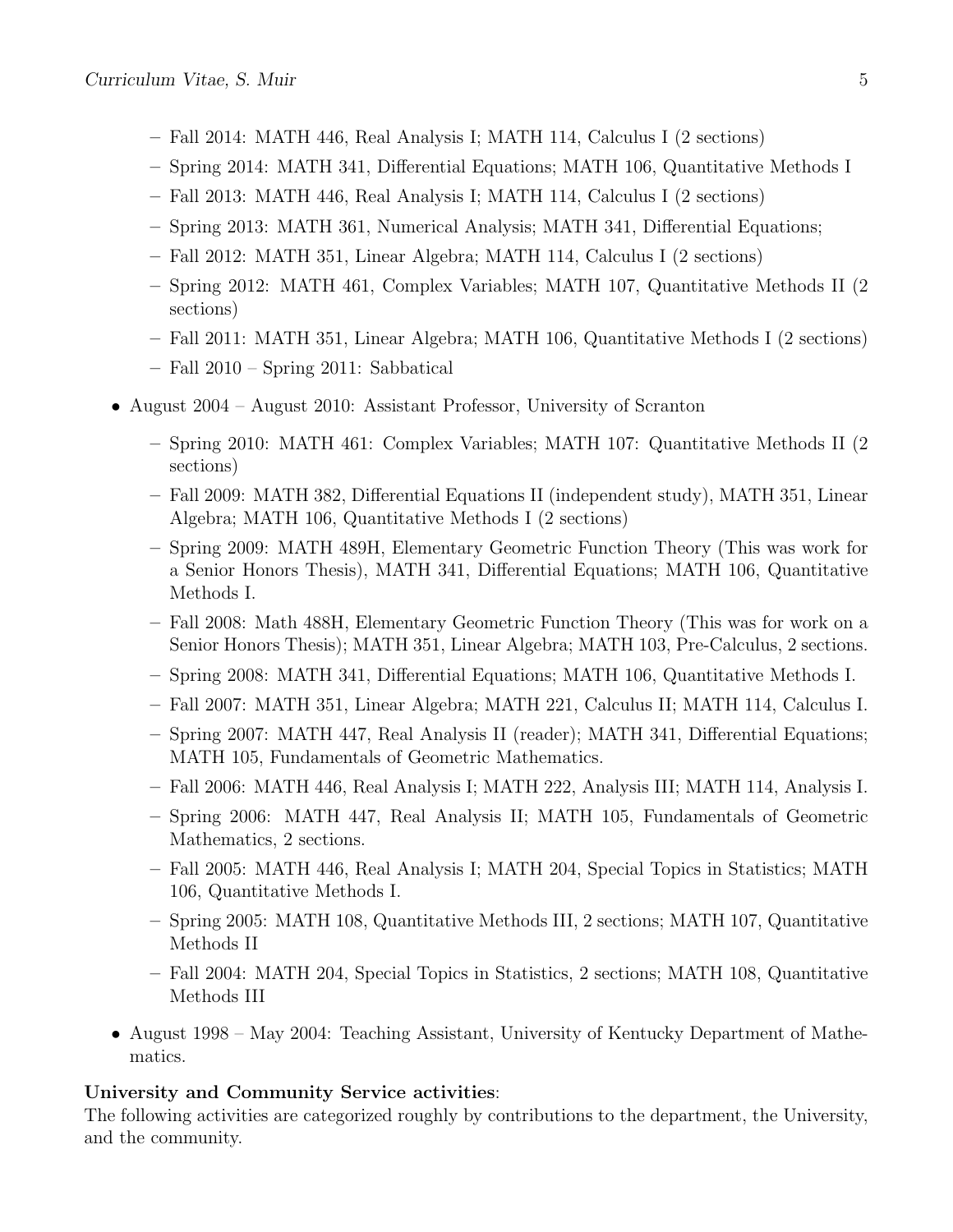- Department
	- Drafted Program Learning Outcomes for the B.A. and B.S. in mathematics (Fall 2015).
	- Member, Biomathematics Tenure-Track Faculty Search Committee (2011/12)
	- Chair, Secretary Search Committee (Fall 2011)
	- Chair, Math Outreach Committee (formerly Recruitment Committee) (Fall 2007 Spring 2012).
	- Mentor in the Faculty Student Teaching Mentorship Program with MATH 106 (Spring 2008, Spring 2009, Fall 2009, Fall 2011, Spring 2014) and with MATH 107 (Spring 2012).
	- Co-creator and co-organizer of the Math SPIRAL, Students and Professors InteRacting And Learning (Fall 2008 – Spring 2010).
		- ∗ Article about these activities co-authored with Jennifer Vasquez can be found at https://maamathclub.pbworks.com/w/page/28608510/SPIRAL
	- Responsible for the math department web page, attended training for the Content Management System in Spring 2011 (Spring 2011 – present).
	- Member, Part-time faculty hiring committee (Summer 2011).
	- Wrote letters to nearly 40 students tailored to their interests encouraging a math/biomath major or a math minor (Fall 2007 – Spring 2010).
	- Represented the department at the Major Fair each fall (except 2010 while on sabbatical) (Fall 2004 – Fall 2011, fair was discontinued).
		- ∗ Created and updated over the years PowerPoint presentations, brochures, and fliers for the Major Fairs containing details about our recent graduates, summer research opportunities, careers, and the department curriculum including information on a mathematics minor. These have been used at Open Houses and Preview Days as well.
	- Brought a senior math major to the AMS/MAA national annual meeting where she presented a poster on research she has done with me as part of her Senior Honors Thesis (January 2009).
	- Advisor for mathematics majors (Spring 2005 present).
	- Creator and organizer of the department Senior Send Off gathering to celebrate mathematics and biomathematics graduating seniors (Spring 2005 – Spring 2010).
	- Departmental Curriculum Committee member (2007/08).
	- Secretary at department meetings (Spring 2006 Spring 2007).
	- Served on textbook and syllabus review committees.
		- ∗ MATH 103, Pre-Calculus (2008/09).
		- ∗ MATH 107, 108, Quantitative Methods II and III (Spring 2005).
		- ∗ MATH 204, Special Topics in Statistics (Spring 2005).
	- Committee member for CLEP credit recommendations, (Spring 2007).
	- Participated in Preview Day (Spring 2007, 2008, 2009).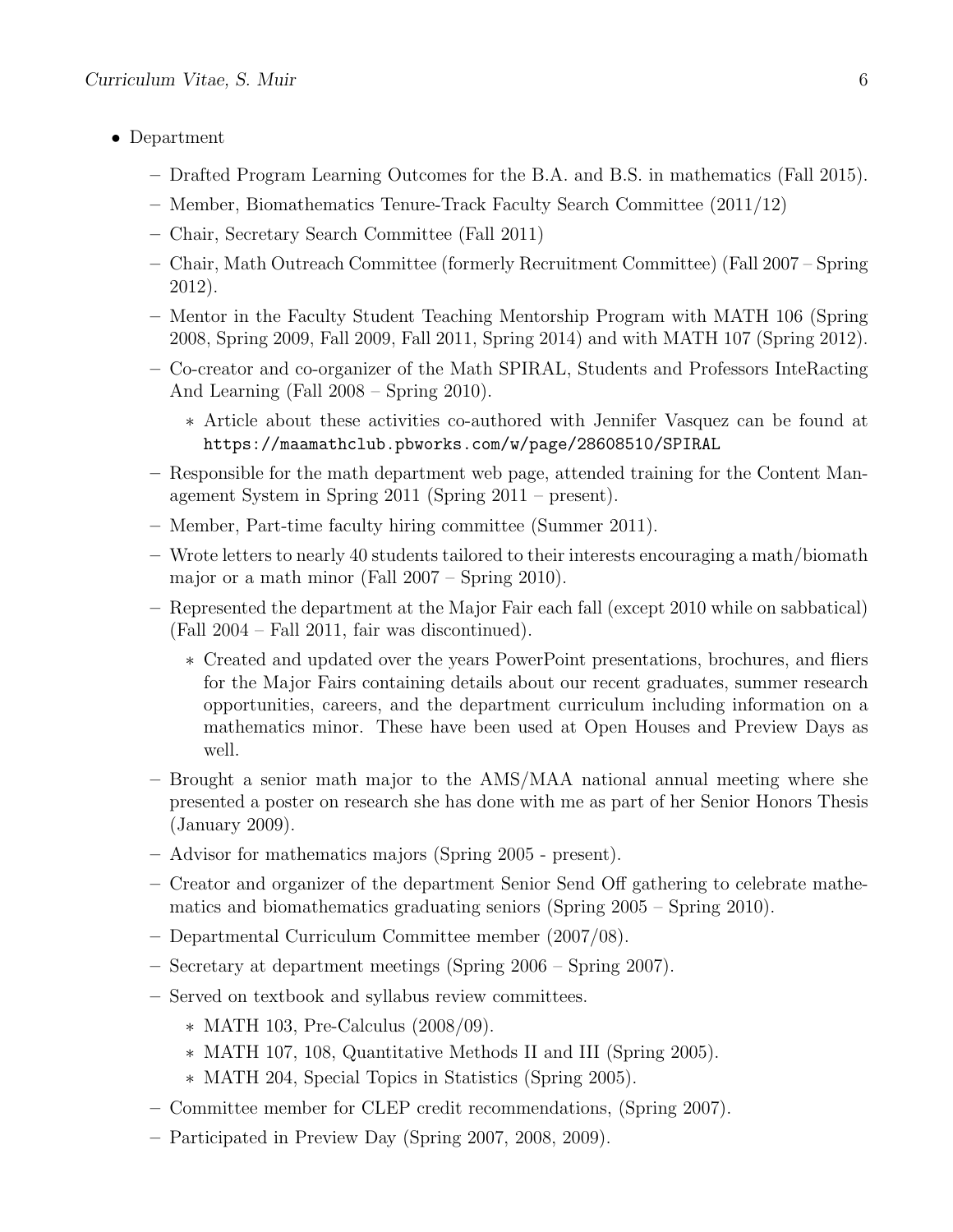- Participated in Welcome Weekend (Fall 2005, 2006, 2007).
- University
	- Elected at-large member of the President Search Committee (2016/17 AY)
	- Elected at-large member of the Provost Search Committee (2013/14 AY, Fall 2016)
	- Participated in planning committee for an S-STEM NSF grant application (Spring 2016).
	- Member of Faculty Senate Ad-Hoc Committee on General Education Goals (2013/14 AY)
	- Co-Chair of Middle States Period Review Report subcommittee on Governance and Leadership, (Summer 2012 – Spring 2013).
	- Invited to write about my research for the Spring 2013 Academic Affairs magazine Ignite featuring women in STEM issuu.com/theuniversityofscranton/docs/ignite spring 2013 (Spring 2013).
	-
	- Faculty moderator of the Habitat for Humanity Campus Chapter (Fall 2006 present).
	- Assisted with grant application and interview for a State Farm \$10,000 grant with Habitat for Humanity Student Chapter (Fall 2007).
	- University Advisory Committee on Civic Engagement and Academic Mission member (September 2008 – May 2010).
	- Examiner for the Masterworks I course as part of the Special Jesuit Liberal Arts (SJLA) Honors Program (Fall 2008).
	- Supported three Goldwater Scholar applicants (two in 2009, one in 2008).
	- Faculty Senate Alternate, Fall 2007 Spring 2008, Fall 2011 Spring 2012 (called upon for one meeting), Fall 2012 – Spring 2013 (called upon for one meeting), Fall 2013 – Spring 2014, Fall 2014 – Spring 2015 (called upon for three meetings).
	- Participated in the planning meetings held by the Office of Research Services (ORS) for a STEM (Science, Technology, Engineering, and Mathematics) majors grant proposal to increase the number of majors in these disciplines (January 2005).
	- Participated in a focus group project conducted for the Education for Justice Presidential Task Force (Fall 2004).
- External Community
	- MAA CUSAC (Committee for Undergraduate Student Activities and Chapters) nominated committee member (January 2016 – present).
	- MAA CUSAC Radical Dash Committee Chair for JMM/MathFest student events (August  $2016$  – present).
	- Invited as an external program reviewer for the Math Department at St. Francis University in Loretto, PA. (November 2015 – January 2016).
	- MAA CUSAC (Committee for Undergraduate Student Activities and Chapters) invited organizing subcommittee member for the Radical DASH student activity (January 2015 – present)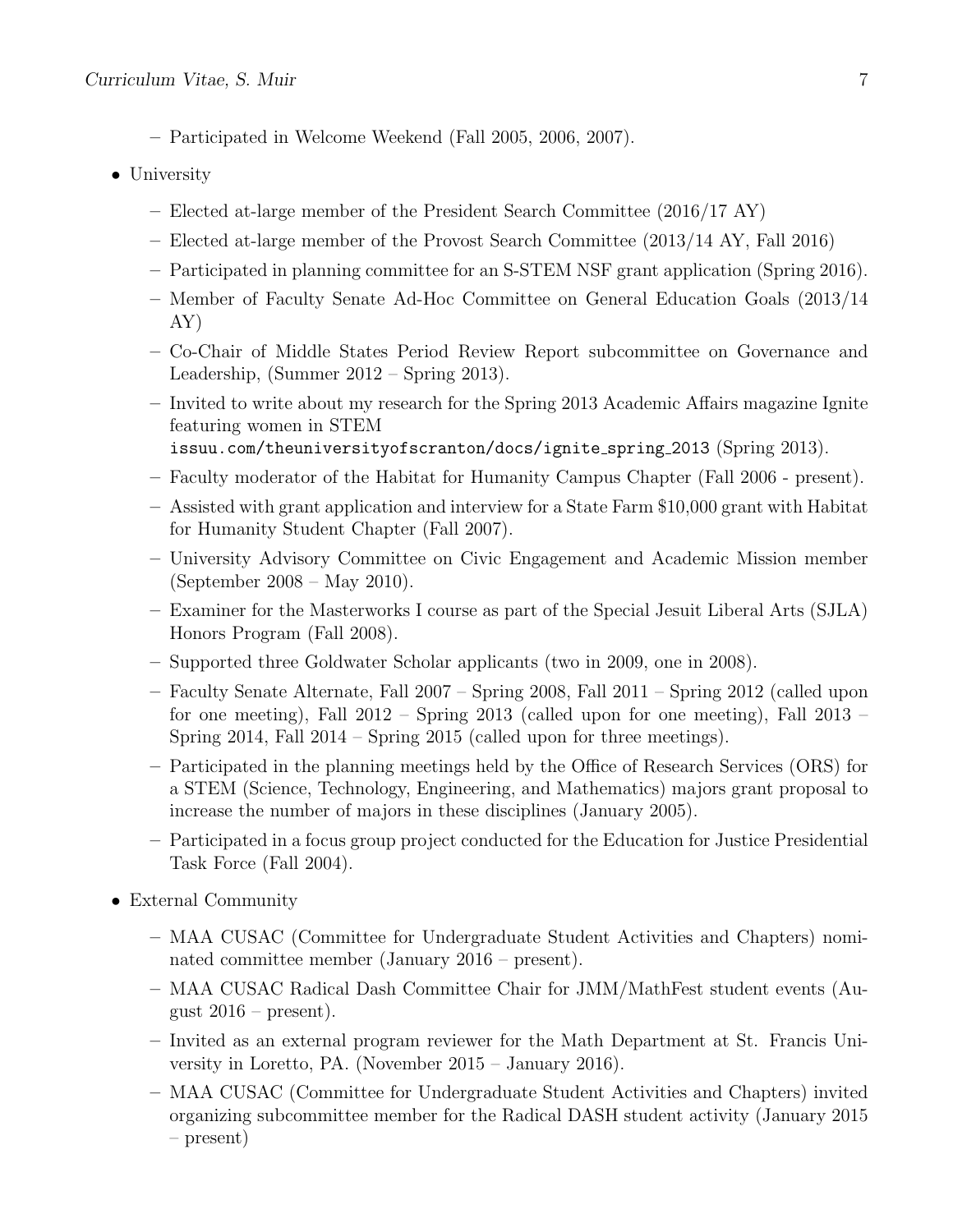- ∗ Inaugural event at national MAA meeting MathFest, August 5 8, 2015, in Washington, D.C.
- ∗ Second event scheduled for national JMM meeting, January 5 9, 2016, in Seattle, WA.
- Professional talk Peer Mentoring Alliances: Supporting Female STEM Faculty at Primarily Undergraduate Institutions, at the national American Mathematical Society (AMS) and Mathematical Association of America (MAA) joint mathematics meetings (JMM), San Antonio (January 2015).
- Organizer of the Integration Bee (each Spring 2011 present)
- Professional talk The Evolution of an Integration Bee at the University of Scranton, at the national AMS/MAA JMM, Baltimore (January 2014).
- Horizontal (Mid-career, all disciplines) Network Leader for the NSF ADVANCE ASAP grant (Fall 2011 – Spring 2016).
	- ∗ Led mid-career breakout session on ways of maintaining networks past the conclusion of the grant, Seattle (November 2016).
	- ∗ Led mid-career breakout session based on the "What works for women at work" workshop by The Center for Worklife Law at UC Hastings College of Law, Washington, D.C. meeting (February 2014).
	- ∗ Led mid-career breakout session to discuss why participants wanted to be a part of the grant and challenges they have encountered to throughout their careers and to brainstorm on future meeting events, Kansas City meeting (November 2012).
	- ∗ Participated in a planning meeting at John Carroll University (January 2012).
- Math Alliance leader for the NSF ADVANCE ASAP grant (Spring 2012 Spring 2016).
- Gave undergraduate research talks on minimal surfaces at Kings College and Moravian College (Fall 2015, Spring 2016).
- Proofreader for Complex Analysis: A Modern First Course in Function Theory (2014 2015).
- Assisted with writing a grant proposal for the NSF ADVANCE ASAP grant (Award #1107034, \$598,611), (Fall 2010 – Spring 2011).
- Assisted with grant application and interview for a State Farm \$10,000 grant with Habitat for Humanity Student Chapter (Fall 2007).
- Chaperoned and worked with the Habitat for Humanity Campus Chapter spring break service trip to North Carolina (April 2006).
- Co-organizer of the Integration Bee (Spring 2008 Spring 2010).
- Co-organizer of the One and Several Complex Variables Conference held at the University of Kentucky in May 2008 (Fall 2007 – Spring 2008).
- Co-PI on a \$14,600 NSF grant to support the One and Several Complex Variables Conference to be held at the University of Kentucky in May 2008 (Fall 2007 – Spring 2008).
- Peer reviewer for Mathematical Reviews (Fall 2009 present).